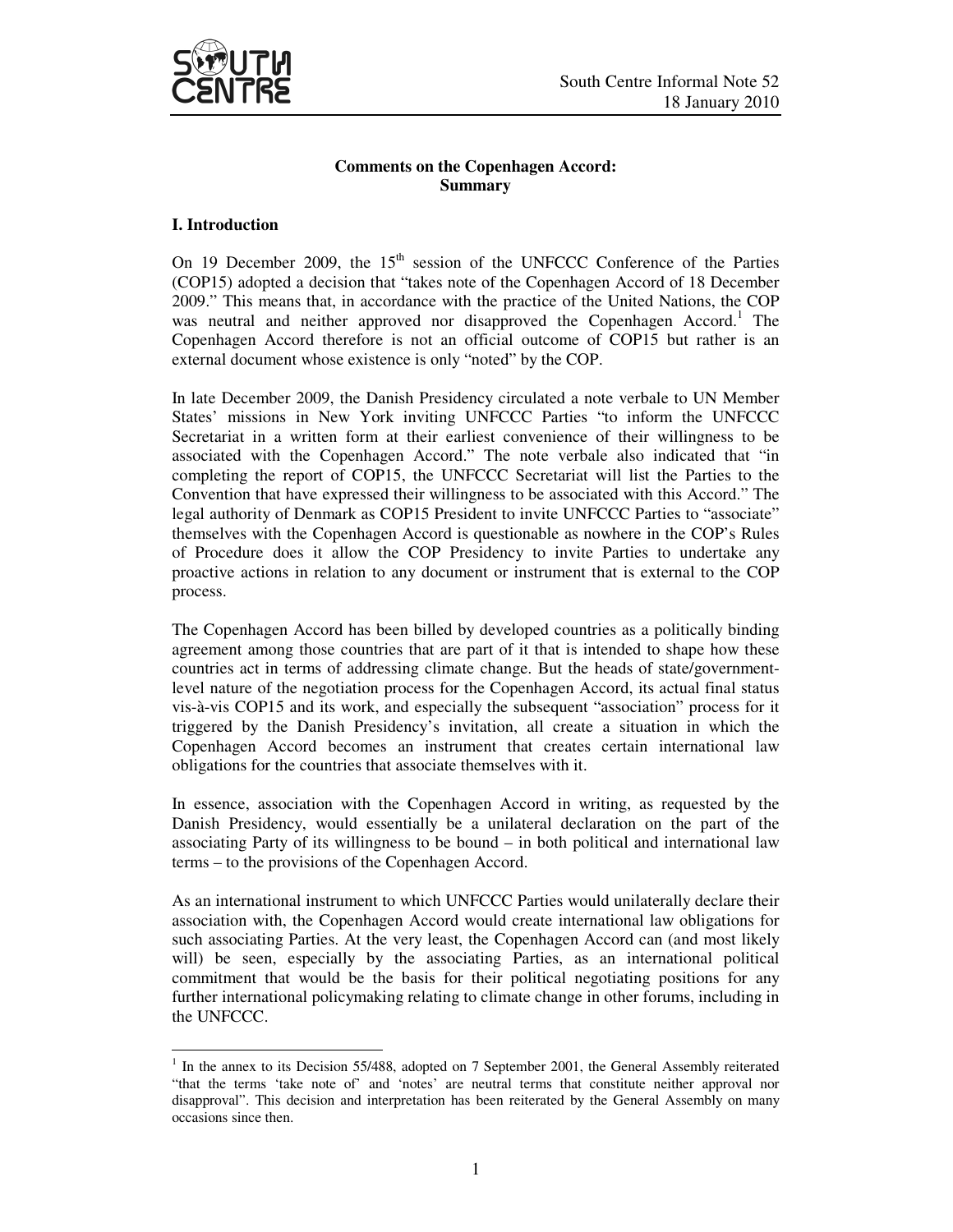That no deadline was included in the Danish note verbale by when Parties should indicate in writing their willingness to be associated with the Copenhagen Accord and no date was also stated for when the UNFCCC secretariat is to finish its COP15 report would seem to indicate that the period for associating with the Copenhagen Accord is open-ended. This would imply that through this open-ended "association" process, the Danish Presidency and other developed countries that have invested in the Copenhagen Accord could seek to add more Parties to the Copenhagen Accord. They can thereby present it later on in the context of the negotiations for the outcome of COP16 as an official instrument that binds – at least at the political level – those countries that have so associated themselves with the Copenhagen Accord. They would then seek to promote it as the basis for the COP16 outcome.

Whether as a politically binding agreement, or as an instrument to which various UNFCCC Parties would unilaterally declare themselves to be associated with, the Copenhagen Accord could very well change the basic international policy regime governing global action on climate change. This is because it could become the blueprint for a new international regime of rights and obligations that both developed and developing countries take on in the place of the UNFCCC and its Kyoto Protocol. Such a new regime of rights and obligations, if based on the Copenhagen Accord, would have the potential to drastically curtail the development prospects of developing countries.

# **II. Implications of the Copenhagen Accord as to its Substance**

In substantive terms, the Copenhagen Accord has the following implications and effects.

**First**, it lays the foundation for weakening the Kyoto Protocol as the multilateral treaty instrument for developed countries' binding emission reduction commitments. Under the Kyoto Protocol, developed countries have to collectively achieve an aggregate emissions reductions target (a "top-down" approach) and this target should be based on what is scientifically required; there is an arrangement among developed countries regarding their respective shares for meeting this aggregate figure; and there is a compliance system, all within a legally binding framework.

The Copenhagen Accord would do away with this framework by replacing it with a "bottom-up" and voluntary pledge-based regime. Under this regime, developed countries would be able to do whatever they want in terms of emission reduction targets.

In particular, the Accord merely requests Annex I Parties to submit the national emission reduction target that they are prepared to take on, in order to fill the table in its Appendix I. The adverse consequences of this new system include:

- 1. There is no aggregate mid-term (e.g. 2020) emission reduction commitment for developed countries that is commensurate to the science and the development needs of developing countries (i.e. at least 40% below 1990 levels) as the basis and reference point that Annex I Parties' individual mitigation targets should collectively achieve;
- 2. Each country is free to submit its own national emission reduction target, without such target being subjected to agreement by all Convention Parties, irrespective of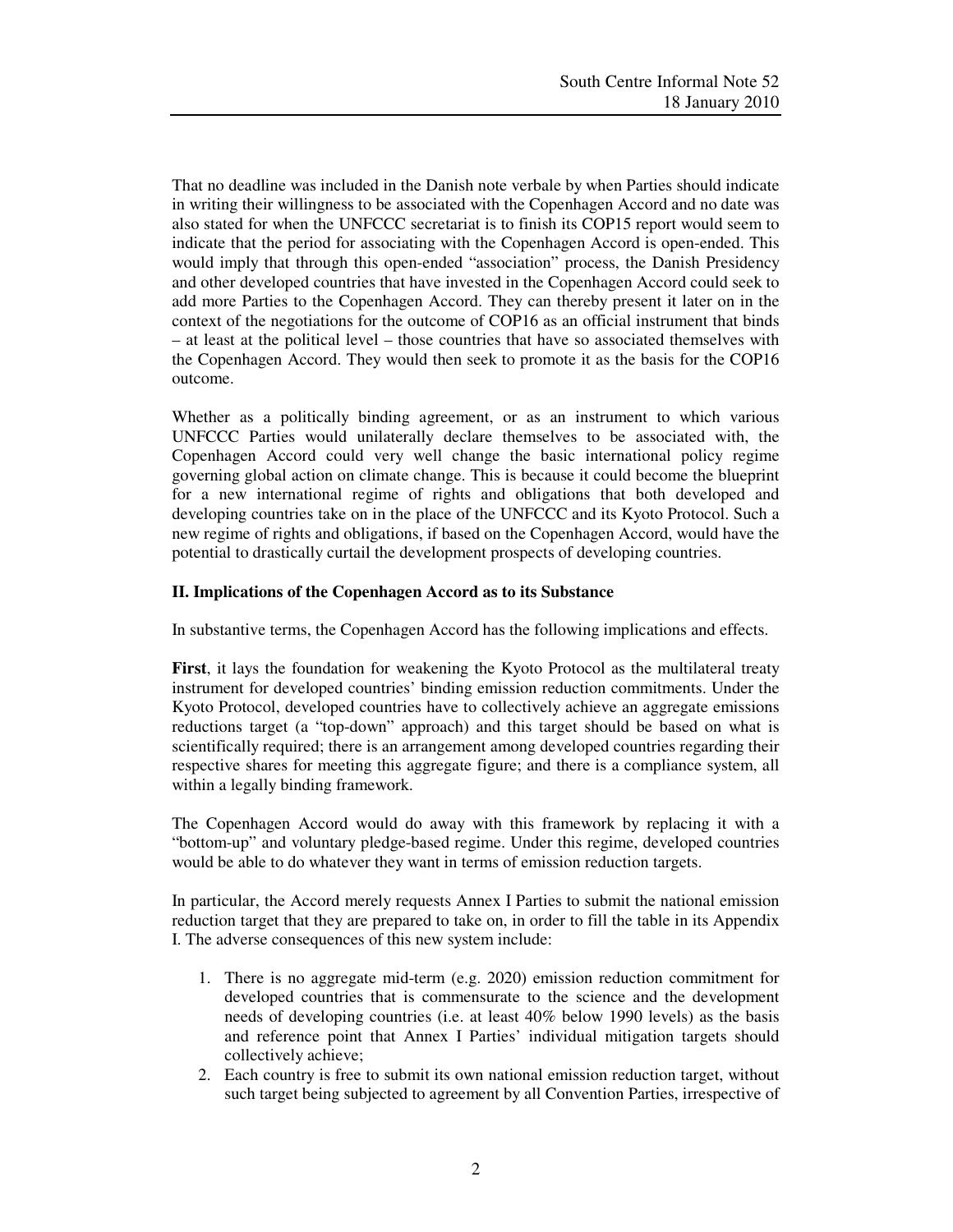the adequacy of such a target. Thus the conditions are encouraged for low levels of national and aggregate mitigation ambition on the part of Annex I Parties;

- 3. The comparability obligation in paragraph 1(b)(i) of the Bali Action Plan is lost in essentially omitting any obligation on the part of developed countries to ensure that their individual national mitigation targets are comparable with each other in terms of figures, legal nature, and timeframes;
- 4. The foundation for the creation of market-based mechanisms similar to but outside of the Kyoto Protocol's flexibility mechanisms is established;
- 5. Annex I Parties' mitigation commitments take place outside of the framework of a legally binding treaty instrument that is consistent with the provisions of the UNFCCC.

**Second**, it creates the potential for changing the balance of obligations under the UNFCCC by laying the basis for a new set of mitigation and MRV obligations for developing countries that weakens or even does away with the principle of common but differentiated responsibilities and respective capabilities in the UNFCCC. This includes, for example, more frequent reporting by developing countries de-linked from the UNFCCC obligation of developed countries to provide financial support for such reporting; country-focused (rather than aggregate) and more in-depth review procedures for developing country national communications that could be similar to or even more stringent than how developed country national communications are treated

**Third**, the Copenhagen Accord re-interprets the commitments of developed countries to provide or mobilize climatre financing to support developing countries' climate changerelated mitigation and adaptation actions in ways that are conditional and highly ambiguous and uncertain as to quantum, source, modality, institutional architecture, and channel of delivery and access

**Fourth**, it creates a parallel framework of climate change-related "commitments" and actions, thereby laying the foundation for a shift away from the UNFCCC per se as the primary multilateral treaty instrument for global long-term cooperative action on climate change or for amendments to the UNFCCC that could change the current balance of obligations in the UNFCCC. In fact, many aspects of the Accord are inconsistent with the UNFCCC's provisions and principles.

Fifth, it recognizes the science relating to a 2 degrees Celsius global temperature increase but does not elaborate on how this would be achieved. It also talks about equity but does not define clearly how equity considerations are to be addressed, what it means, and the modalities for achieving equity.

As such, notwithstanding that the Accord is not formally per se an agreed outcome of COP15, its contents could very well shape and influence the discourse and negotiations under the AWG-LCA and the AWG-KP leading up to COP16 in Mexico in December 2010. UNFCCC Parties that associate themselves with the Copenhagen Accord are likely to use it as the basis or the blueprint for proposals on how to draft a new treaty instrument under the UNFCCC as an outcome of COP16.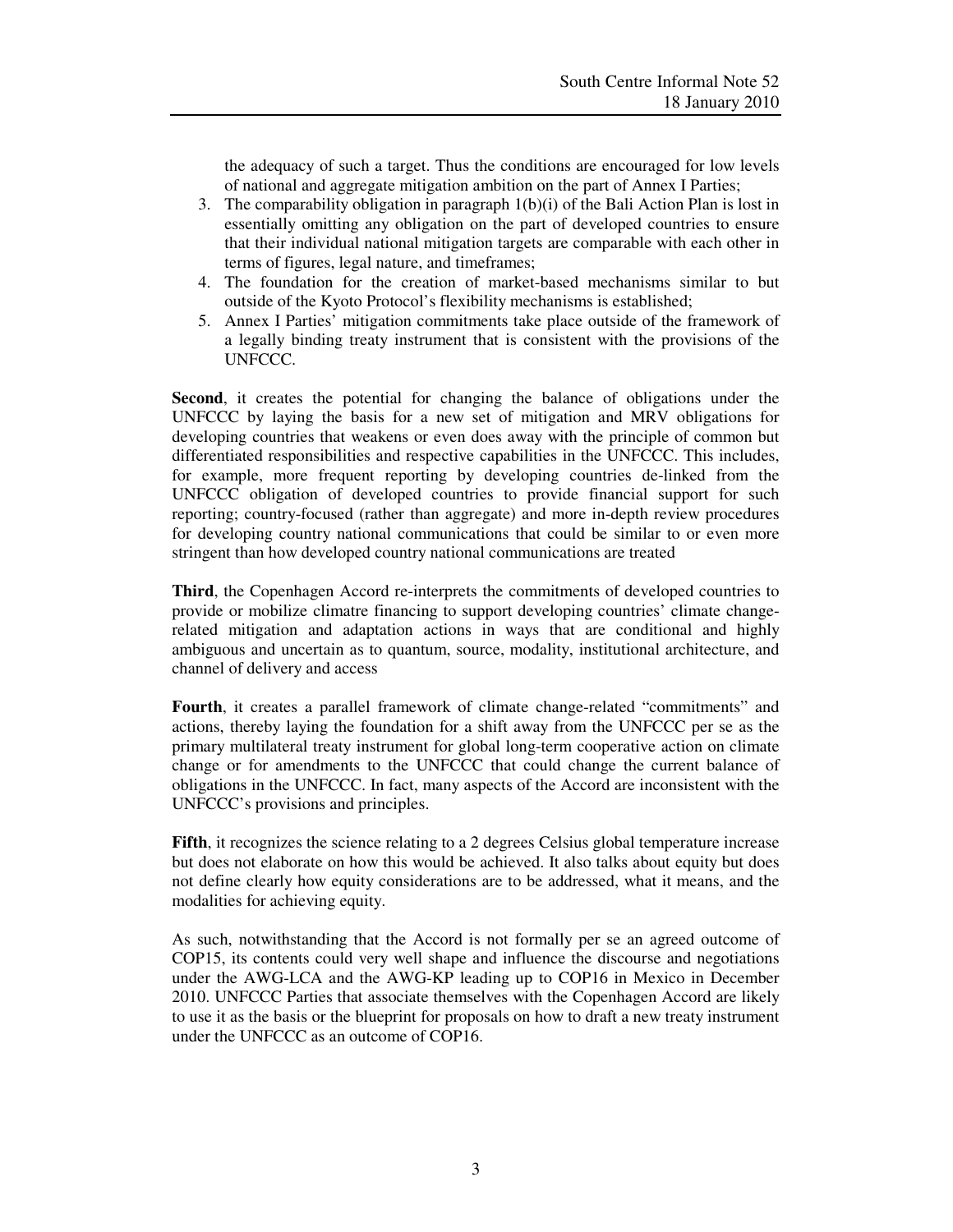# **III. Legal Status of the Copenhagen Accord**

### *A. "Takes Note Of"*

The Danish Presidency of COP15 had, in the early hours of 19 December 2009, brought forward the text of the Copenhagen Accord and asked the COP to consider its contents for adoption as a COP decision. However, many Parties that were not part of the group that negotiated the Copenhagen Accord objected with respect to both the procedural aspects and the substantive content of the Copenhagen Accord, eventually resulting in the "takes note" decision by the COP.

This means that, in accordance with the practice of the United Nations, the COP was neutral and neither approved nor disapproved the Copenhagen Accord.<sup>2</sup> It also means that the Copenhagen Accord per se is not an official outcome of COP15 and was produced external to COP procedures, since the COP only notes its existence and did not take any decision to incorporate it into the body of COP decisions or other documents coming out of COP15 as a document that is officially agreed to by the COP.

Although the Accord is contained or attached to a decision of the COP15, it is legally an external document that the COP notes exists but which it has no opinion of. That is, the Copenhagen Accord is not, per se, an official outcome document of COP15 but rather is an external document whose existence is only "noted" by the COP. During the final plenary of COP15, the external nature of the Accord vis-à-vis the UNFCCC process was made clear by various countries that insisted that the Accord should not bear the logo of the UNFCCC so as not to give it a veneer of legitimacy as a UNFCCC document.

#### *B. The Meaning of "Association" with the Copenhagen Accord*

#### 1. Authority of the Danish Presidency to Invite "Association"

On 30 December 2009, Denmark "in its capacity as COP15 Presidency" circulated a note verbale to the permanent missions of United Nations Member States in New York inviting UNFCCC Parties "to inform the UNFCCC Secretariat in a written form at their earliest convenience of their willingness to be associated with the Copenhagen Accord." The note verbale also indicated that "in completing the report of COP15, the UNFCCC Secretariat will list the Parties to the Convention that have expressed their willingness to be associated with this Accord."

The legal authority of Denmark as COP15 President on its own to invite UNFCCC Parties to "associate" themselves with the Copenhagen Accord is questionable. Under the COP's 1996 Rules of Procedure, the COP President's powers and functions are as follows:

• to invite observers to the COP (Rules 6.2 and 7.2)

-

• agree with the secretariat on the provisional agenda of each session (Rule 9)

 $2$  In the annex to its Decision 55/488, adopted on 7 September 2001, the General Assembly reiterated "that the terms 'take note of' and 'notes' are neutral terms that constitute neither approval nor disapproval". This decision and interpretation has been reiterated by the General Assembly on many occasions since then.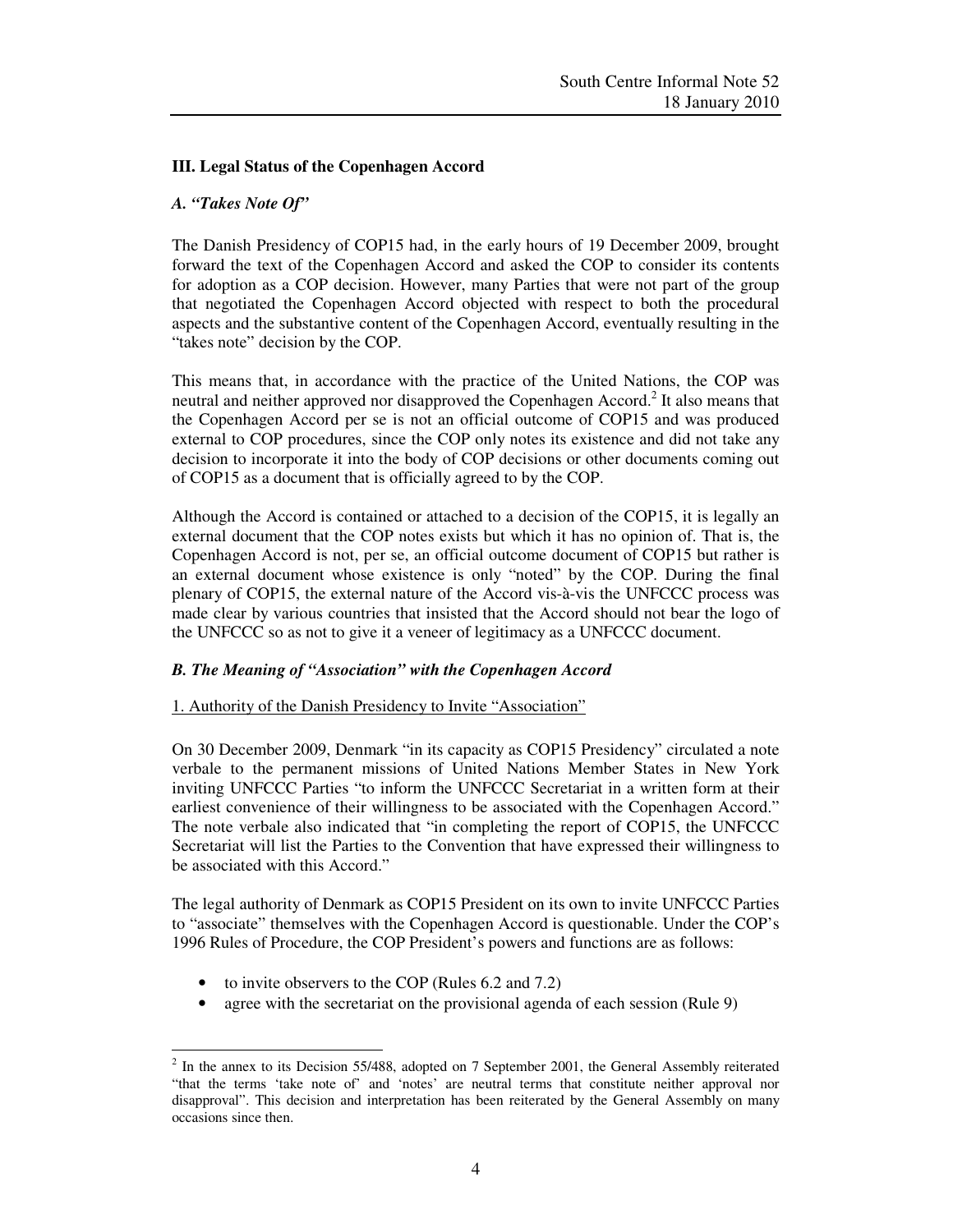- agree with the secretariat on the inclusion into the agenda of items proposed by Parties (Rule 12)
- serve as President until election of its successor (Rule 22)
- have control over the proceedings of the COP, subject to the authority of the COP (Rule 23 in relation to Rules 31, 32, 34, 42.3, 50)
- designate an acting President if temporarily absent (Rule 24)
- preside at the first meeting of an ordinary session until its successor for that session is elected (Rule 26)

Nowhere in the COP's Rules of Procedure does it allow the COP Presidency to invite Parties to undertake any proactive actions in relation to any document or instrument that is external to the COP process.<sup>3</sup>

### 2. The International Law Effect of "Association"

-

The Copenhagen Accord has been billed by developed countries as a politically binding agreement among those countries that are part of it that is intended to shape how these countries act in terms of addressing climate change. But the heads of state/governmentlevel nature of the negotiation process for the Copenhagen Accord, its actual final status vis-à-vis COP15 and its work, and especially the subsequent "association" process for it triggered by the Danish Presidency's invitation, all create a situation in which the Copenhagen Accord becomes an instrument that creates certain international law obligations for the countries that associate themselves with it.

In essence, association with the Copenhagen Accord in writing, as requested by the Danish Presidency, would essentially be a unilateral declaration<sup>4</sup> on the part of the associating Party of its willingness to be bound – in both political and international law terms – to the provisions of the Copenhagen Accord.

As an international instrument to which UNFCCC Parties would unilateral declare their association with, the Copenhagen Accord would create international law obligations for such associating Parties. At the very least, the Copenhagen Accord can (and most likely will be) seen, especially by the associating Parties, as an international political commitment that would be the basis for their political negotiating positions for any

<sup>&</sup>lt;sup>3</sup> The only possible exception to this could be if the COP Presidency is explicitly mandated by the COP to undertake such action. However, during COP15's final plenary session in the afternoon of 19 December 2009, no consensus was reached at the COP as to how the Copenhagen Accord would be further acted upon by the Parties.

<sup>&</sup>lt;sup>4</sup> For such a unilateral declaration to have binding legal effect on the declaratory Party and for other Parties to be able to rely on the binding nature of such a declaration under international legal effects, the declaration should be consistent with the "Guiding Principles applicable to unilateral declarations of States capable of creating legal obligations" adopted by the UN General Assembly's International Law Commission in 2006. The Guiding Principles were reported by the ILC to the  $61<sup>st</sup>$  session of the UN General Assembly (see Report of the International Law Commission, 58th Session, UN Doc. No. A/61/10 (2006)), which then took note of such Guiding Principles and commended their dissemination (see UN General Assembly Resolution No. A/RES/61/34, 18 December 2006, para. 3. For the text of these Guiding Principles, see http://untreaty.un.org/ilc/texts/instruments/english/draft%20articles/9\_9\_2006.pdf. These guidelines are based in part on the 1933 decision of the Permanent Court of International Justice in the case of Norway vs. Denmark and the 1974 Nuclear Test Cases decided by the International Court of Justice.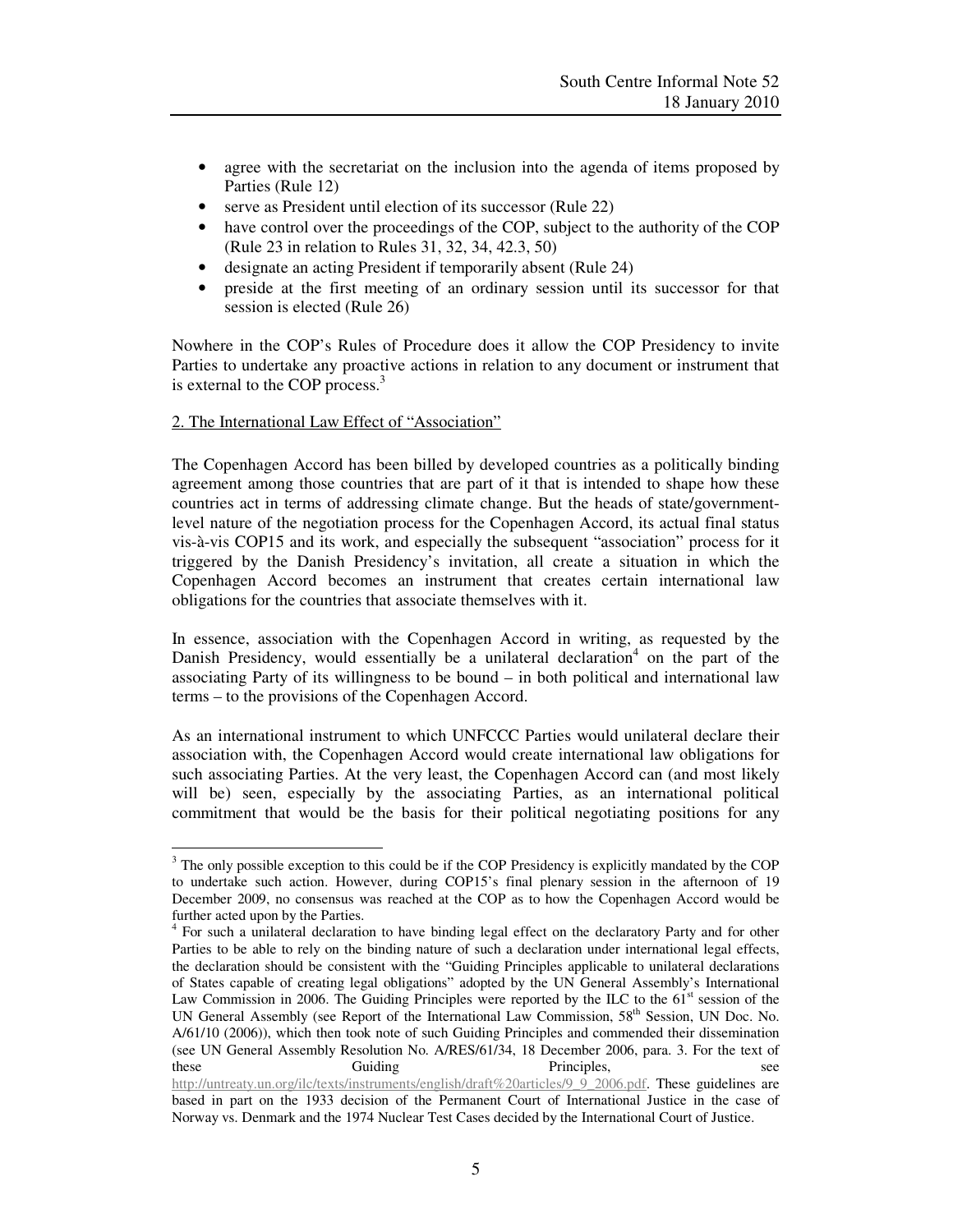further international policymaking relating to climate change in other forums, including in the UNFCCC.

That no deadline was included in the Danish note verbale by when Parties should indicate in writing their willingness to be associated with the Copenhagen Accord and no date was also stated for when the UNFCCC secretariat is to finish its COP15 report would seem to indicate that the period for associating with the Copenhagen Accord could be for virtually the entire duration of the Danish COP15 Presidency  $-$  i.e. including any extraordinary sessions that may take place, any negotiating meetings, and up to the opening of COP16 in Mexico in late November 2010. This would allow for an open-ended virtually yearlong "association" process in which the Danish Presidency and other developed countries that have invested in the Copenhagen Accord could seek to add more Parties to the Copenhagen Accord. They can then present it later on in the context of the negotiations for the outcome of COP16 as an official instrument that binds – at least at the political level – those countries that have so associated themselves with the Copenhagen Accord.

# **IV. Conclusion**

Developing countries should be cautious when considering how to respond to the Copenhagen Accord. This caution is needed because of the following factors:

- (i) the controversial manner in which the Accord was presented to the COP plenary;
- (ii) that it was not adopted by the COP but merely "taken note of";
- (iii) that its contents are imbalanced and in many ways have negative implications for developing countries, including that it is in many ways not consistent with the principles of the UNFCC, especially of common but differentiated responsibilities and respective capabilities, and effectively denies the historical responsibility of developed countries for anthropogenic global warming;
- (iv) that a denial of historical responsibility for climate change could also imply a denial by developed countries of their obligation to provide financial resources, transfer of technology and meeting costs of adaptation to developing countries, altering the whole balance of differentiated responsibilities under Article 4.7; and
- (v) that "associating" with the Accord may have serious political and legal implications for developing countries. These include:
	- the taking on of international political commitments to undertake mitigation actions and be subject to more stringent MRV modalities without obtaining the corresponding benefits from it such as full and effective implementation of developed countries' UNFCCC obligations to provide financing and technology;
	- seriously imposing constraints on one's negotiating and policy space in the continuing negotiations in the AWG-LCA and AWG-KP, including undermining already previously-agreed G77 and China positions in these negotiations; and
	- association with the Accord would imply association with the inconsistencies to the principles and provisions of the UNFCCC and its Kyoto Protocol that the Accord contains, thereby also implying